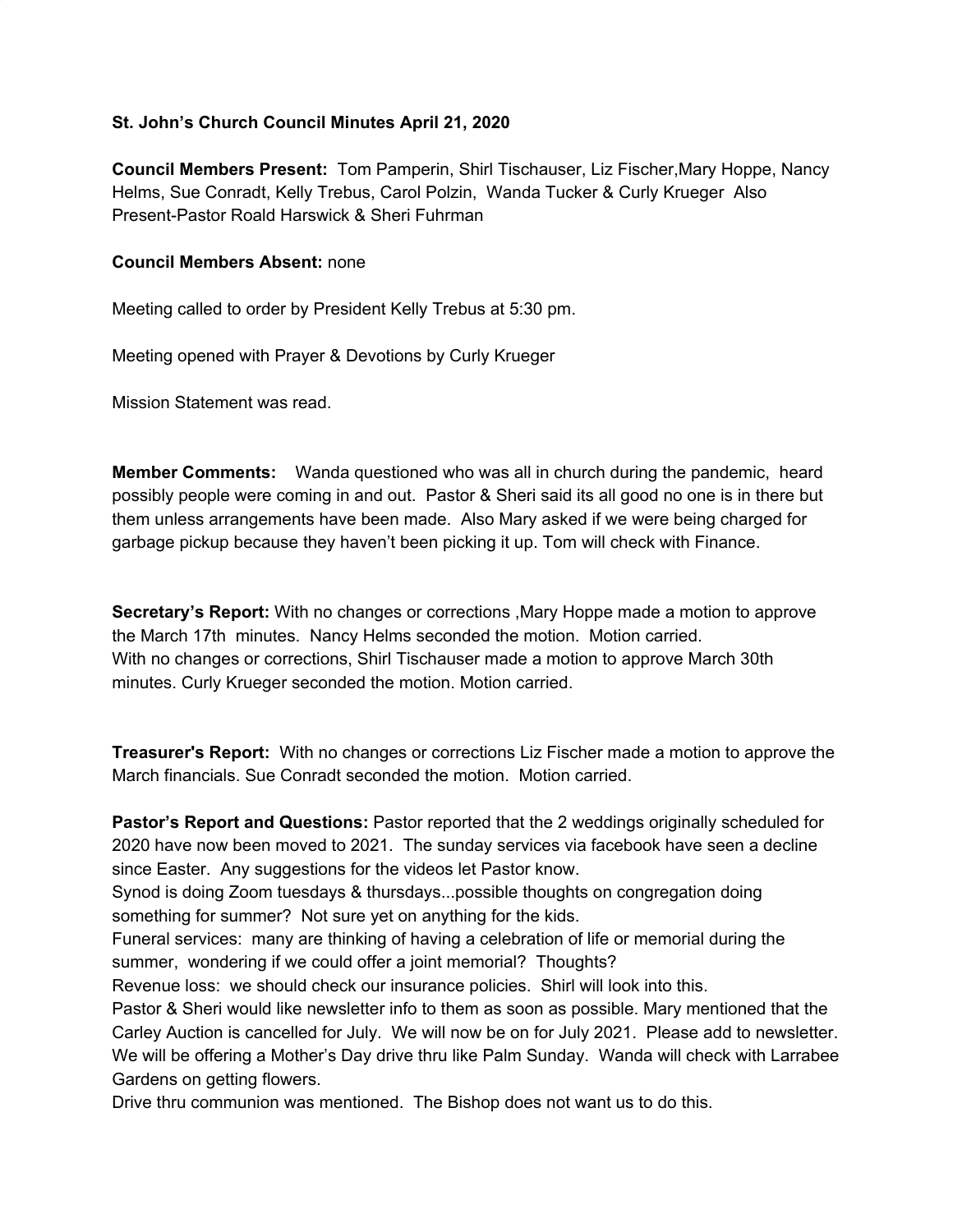Governor has presented stages of reopening. We would most likely qualify for stage 2 in the 50 ppl or less. Will discuss later.

**Old Business:** Focus on Energy was looked into. We would not save anything. Tom Kraeger went through it.

**Any Other Old Business:** None at this time.

**New Business:** St John's qualifies for a SBA loan. Executive Council made a move to apply for this. The first round of funds ran out before we got in. We are possibly in the next round and this would be a loan for \$15,000. If we meet loan conditions this loan would be forgiven. Motion was made by Sue Conradt to approve and move forward with this. Seconded by Nancy Helms. Motion carried.

Quarterly Benevolence was done. Paid \$2300. \$500 to Shawano Conference, \$250 Homme Home, \$420 Backpack program, \$250 to Bethany. The remainder to Lutheran Social Services. Motion was made by Tom Pamperin to approve and seconded by Liz Fischer. Motion carried. Church lawn mowing: Curly will once again take care of this just wants help changing the snowblower to the mower deck. Shirl will talk with properties and see if maybe Nick LeNoble will help with this.

Sunday school picnic was discussed. Decided to not have it since we had such a low turnout last year. Recognition of graduates. Thinking possibly the 2nd sunday in June. Kelly will check into what we did for gifts last year.

Synod Assembly offering. The meeting was moved from May to August but a motion was made by Tom Pamperin to have the check ready when assembly is held for \$250. Seconded by Liz Fischer, motion carried.

Tom also wants us to think about where funds should come from if General fund is low. Wants us to think about this so he knows what to tell finance when or if this happens.

**Other New Business:** Kelly & Liz will be signing loan renewal papers this next week. Wanda reported that the call committee met with a candidate via Zoom. Now just waiting for a in person interview.

## **Action Team Reports:**

**Confirmation:** Tom Pamperin and Pastor will be meeting in a few weeks. Students watching online services and taking notes will count as a worship.

**Education:** Tom Pamperin had nothing to report at this time.

**Finance:** Tom noted that we were a little short for the month of March but its not the worst. Sanctuary update: \$166,000 in pledges was collected of the \$260,000 total pledged so all looks good so far.

**Stewardship:** nothing at this time

**Youth:** nothing at this time

**Property:** nothing at this time

**Fellowship:** waiting for game schedule so they can plan the fall dinner.